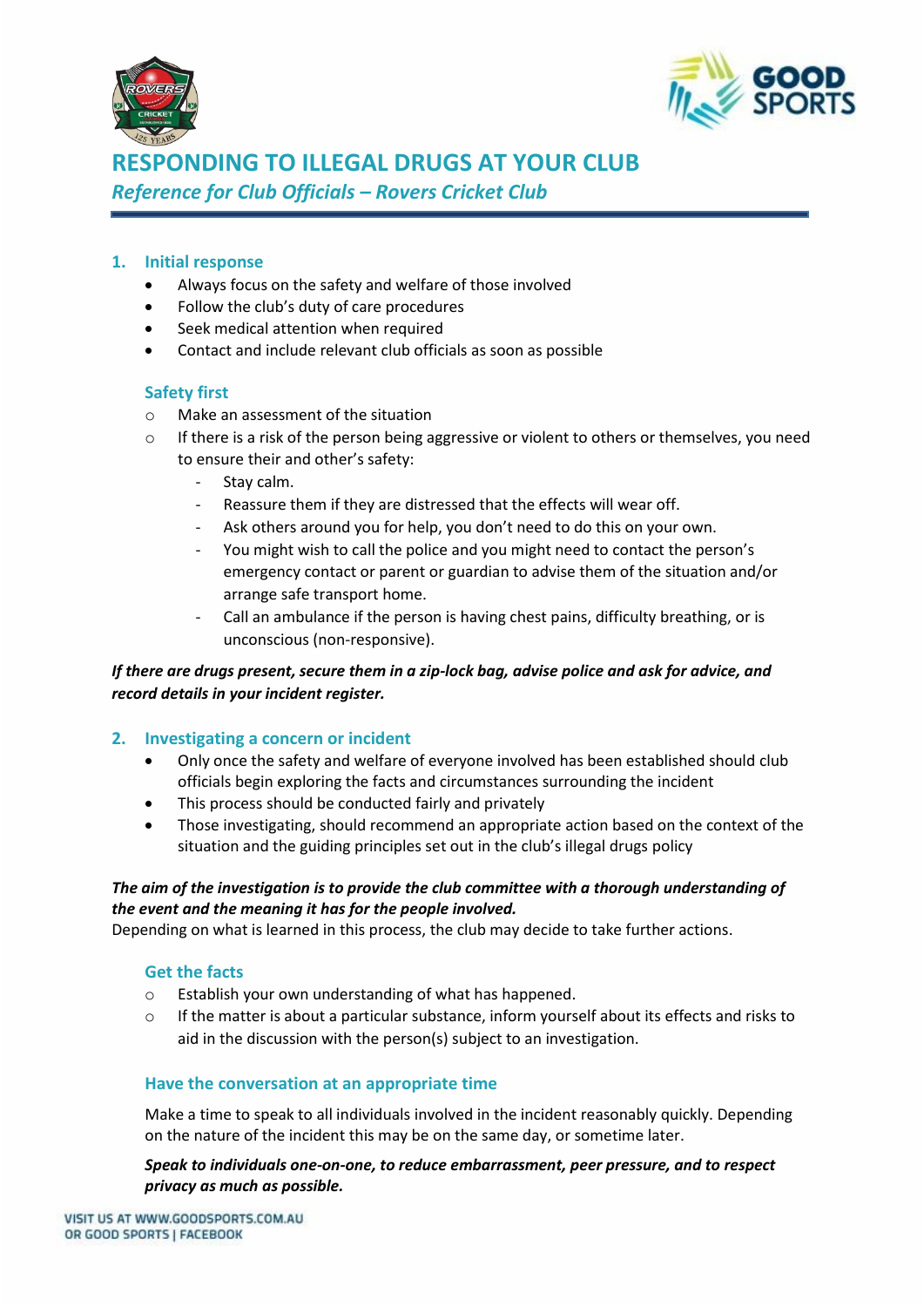



Have this conversation when you are both calm, sober, and in a friendly or neutral environment. It is critical that you:

- o Never converse with someone in the heat of the moment.
- o Find a quiet and private space and time to talk.
- $\circ$  If the person is under 18 years you should ensure a parent or guardian is present.

#### **Ask questions**

Let the person know that as a club official you want to make sure they are alright and to work out if they need some help or support.

Also explain you will make a report on the incident to the club committee so the committee is fully informed before deciding on further action.

Use open ended prompts to encourage the other person to engage in the conversation; e.g. *tell me, explain, describe, etc.* 

- o First, check in with the person's overall sense of wellbeing:
	- Are you ok? Is there anything in your life that is causing you worry or stress?
	- Is there anything I can help you with?
- $\circ$  Explain that you want to find out what happened when the drug incident occurred. If it is not clear that drugs were involved ask the person:
	- Can you tell me what happened?
	- What do you think caused the incident?
	- Could it have been a result of medication or other drugs?
	- Were drugs involved in this event?
- o When it is known that the incident involved drug use, explain that you need to have a clear understanding of the drug use:
	- Which drug was it that you used on this occasion?
	- How much did you take?
	- How often do you use this drug?
	- Have you experienced problems or been harmed in any way due to drug use?
	- Do you have any concerns about your use of the drug?
	- Has anyone ever expressed concern over the effect the drug has on you? Have you ever sought help related to your drug use?
	- How did you come to use this drug (or be affected) at the club/club event?
	- Would you like some help or advice regarding your drug use?

*Ask the person whether there is another person (e.g. partner, friend or parent) who could provide additional information that is relevant to understand the incident.* 

## **3. Taking action**

- 1. If a member **sells or distributes illegal drugs** in the club's jurisdiction, the following will occur:
	- The club will contact the local police to seek their advice.
	- Consequences for the individual (s) will depend on the circumstances or severity.
	- Where applicable, the individual (s) may be referred to a local health service provider.
	- The club will appoint a senior person to act as a mentor to a suspended individual (s) for a nominated period of time and to assist them to reintegrate with the club, if applicable.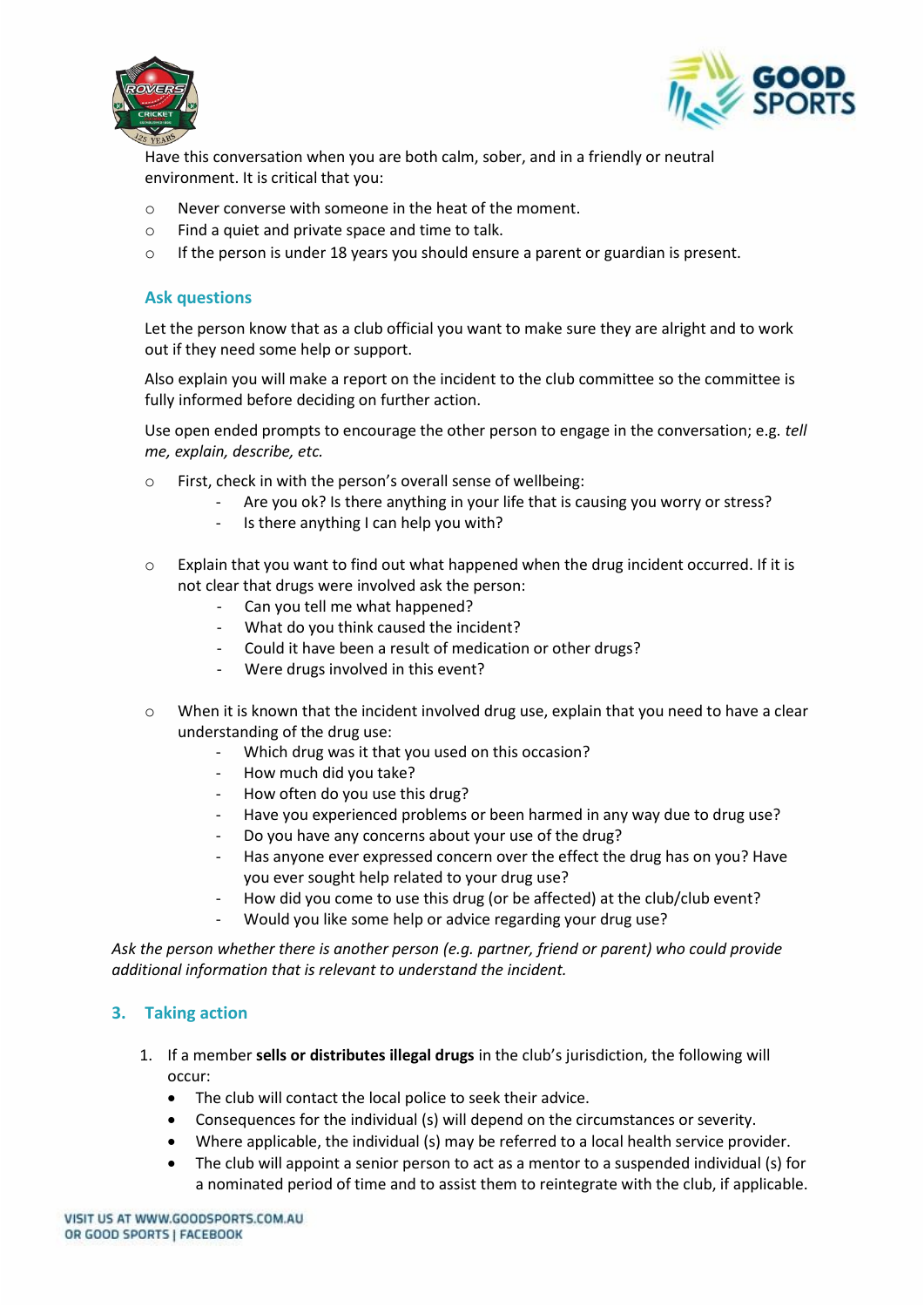



- If the individual (s) concerned is/are under 18, their parent or guardian would be informed immediately of the incident and of the consequences, unless informing the parent or guardian would put the individual at risk of greater harm.
- In the case of a visitor, the club will inform the visiting club.
- 2. If a member is found **in possession of an illegal drug**, the following will occur:
	- The individual (s) will be asked to hand-over the substance and the club will follow the procedures for handling illegal drugs in its jurisdiction.
	- The club will contact the local police to seek their advice.
	- Consequences for the individual (s) will depend on the circumstances or severity.
	- Where applicable, the individual (s) may be referred to a local health service provider.
	- The club will appoint a senior person to act as a mentor to a suspended individual(s) for a nominated period of time and to assist them to reintegrate with the club, if applicable.
	- If the individual(s) concerned is/are under 18, their parent or guardian would be informed immediately of the incident and of the consequences, unless informing the parent or guardian would put the individual at risk of greater harm.
	- In the case of a visitor, the club will inform the visiting club.
- 3. If a member is found **using drugs, or is affected by the use of illegal drugs** under the club's jurisdiction:
	- The club would ensure the safety and wellbeing of the individual is the first priority.
	- Seek out medical assistance, if required.
	- If required, contact next of kin.
	- If the individual (s) concerned is/are under 18, their parent or guardian would be informed immediately of the incident and of the consequences, unless informing the parent or guardian would put the individual at risk of greater harm.
	- Ensure individual is safely transported to their home.
	- When the individual's health has returned to a normal state, the club president/committee members may investigate and take appropriate action.
	- Where applicable, the individual (s) may be referred to a local health service provider.
	- In the case of a visitor, the club will inform the visiting club.

## **Offer support and follow-up**

- Once the facts have been established and the incident has been resolved remember to follow up with the individual:
- $\circ$  Offer the person(s) the name and contact details for a local doctor, health service or counselling service in case they want further advice.
- o Agree to check in with the person(s) after a nominated time.
- $\circ$  If the club does decide to suspend the person(s), ensure to appoint a senior member at the club for a nominated period of time as a mentor for this person to assist them to reintegrate into the club.